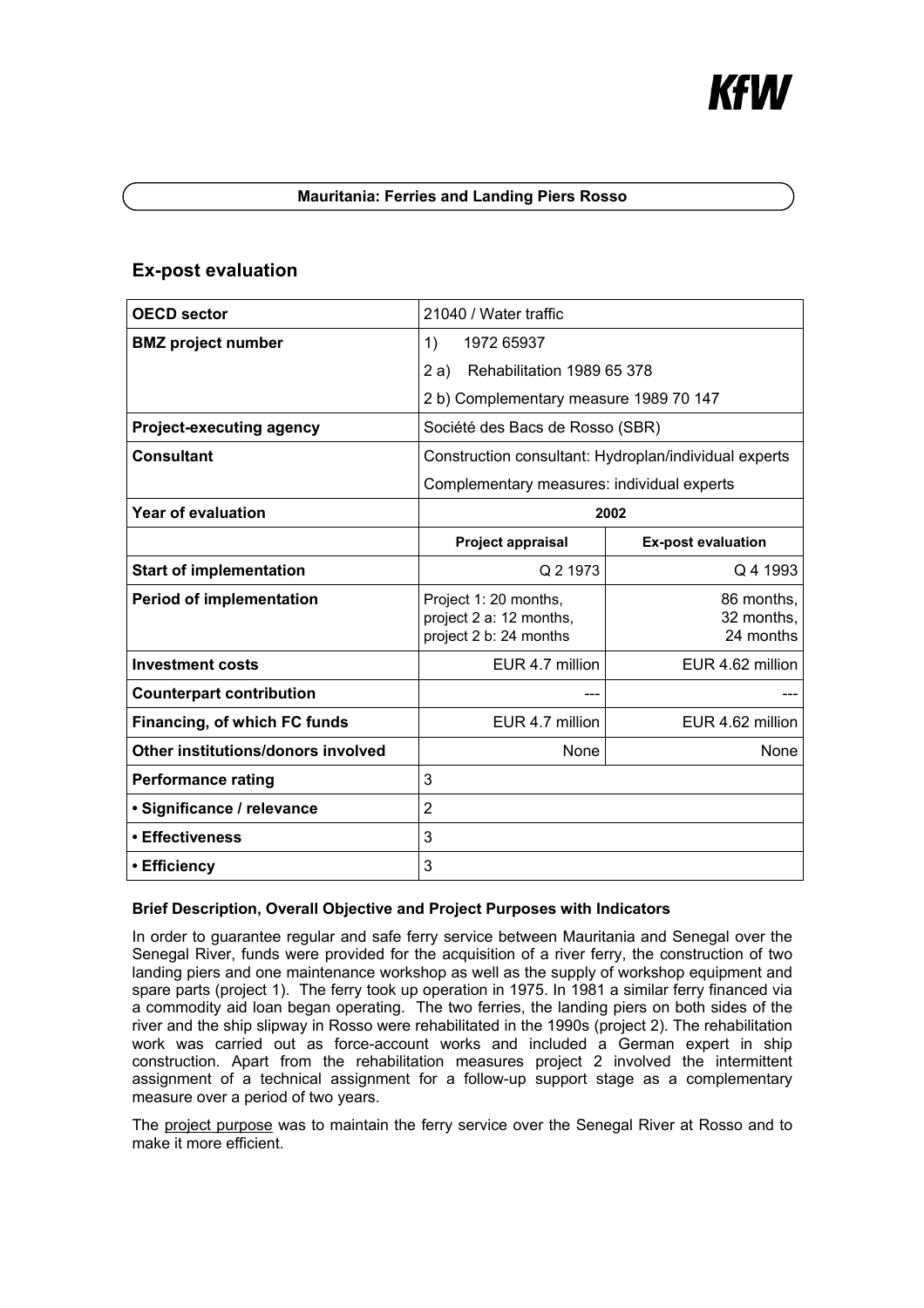The overall objective was to contribute to improving the supply of the Mauritanian population with goods that meet their daily needs.

The following indicators were defined during the project appraisals to measure the achievement of the goals:

- a) Project purpose: the number of days on which the ferries can operate; target requirement: at least one ferry should be ready to operate at all times.
- b) Overall objective: the number of people and vehicles carried by the ferry each year; target requirement: the estimated transport volume of 1989 (30-40 vehicles daily, 50% of which heavy-load vehicles) should be maintained.

#### **Major Deviations from the original Project Planning and their main Causes**

There were no major deviations with regard to the project measures and their implementation. The planned periods of implementation of the projects were all extended considerably, due primarily to extremely long administrative processes at the project-executing agency.

Since the personnel could not be sufficiently convinced of the necessity of preventive maintenance and of adherence to fixed work programmes during the complementary project measure, the measure was extended further for certain tasks in the form of short-term expert assignments. The eight expert assignments between June 1998 and March 2001 lasted about one month each. The technical expert gave the local technical personnel instructions in the organization and work processes of the workshop, the disposition and acquisition of materials, administration of the storage area and in purchasing spare parts. Two ship captains were trained. The programme covering the commercial expert involved improving the accounting, the preparation and introduction of a differentiated tariff structure that covers costs, ticket selling procedures, controlling and settling the revenues and consulting concerning the introduction of performance-based salaries to enhance motivation on the part of the staff. This measure was financed by the Study and Expert Fund II.

#### **Key Results of the Impact Analysis and Performance Rating**

The capacities created by the project are used effectively as intended and to the expected extent. Measured according to the level of aspiration of the target indicators, the overall objective and the project purpose were achieved in full. There have not been any more interruptions in the ferry service for operational reasons in the past ten years. The number of passengers carried by the ferries is on the rise. Under the conditions currently prevailing in Mauritania and at SBR it is likely that the ferries and ancillary facilities can continue to be operated and maintained properly in the coming years. One of the two ferries is always available for regular, reliable ferry service. There are sufficient capacity reserves available to cover another possible rise in traffic volume (partial evaluation effectiveness: rating 3).

The ferry service at Rosso has a clear, broad-scale developmental effect with regard to the production, trade and transport in the city of Rosso and the surrounding area in both Mauritania and Senegal. Additionally, this ferry service that functions reliably and serves as the sole rapid and practical connection to the important neighboring country and trading partner Senegal has extraordinarily high developmental significance for the country of Mauritania as a whole (partial evaluation relevance and significance: rating 2).

Theoretically SBR is be in a position to achieve full cost coverage. It is not yet certain, however, whether all measures necessary to accomplish this – some of which are beyond its sphere of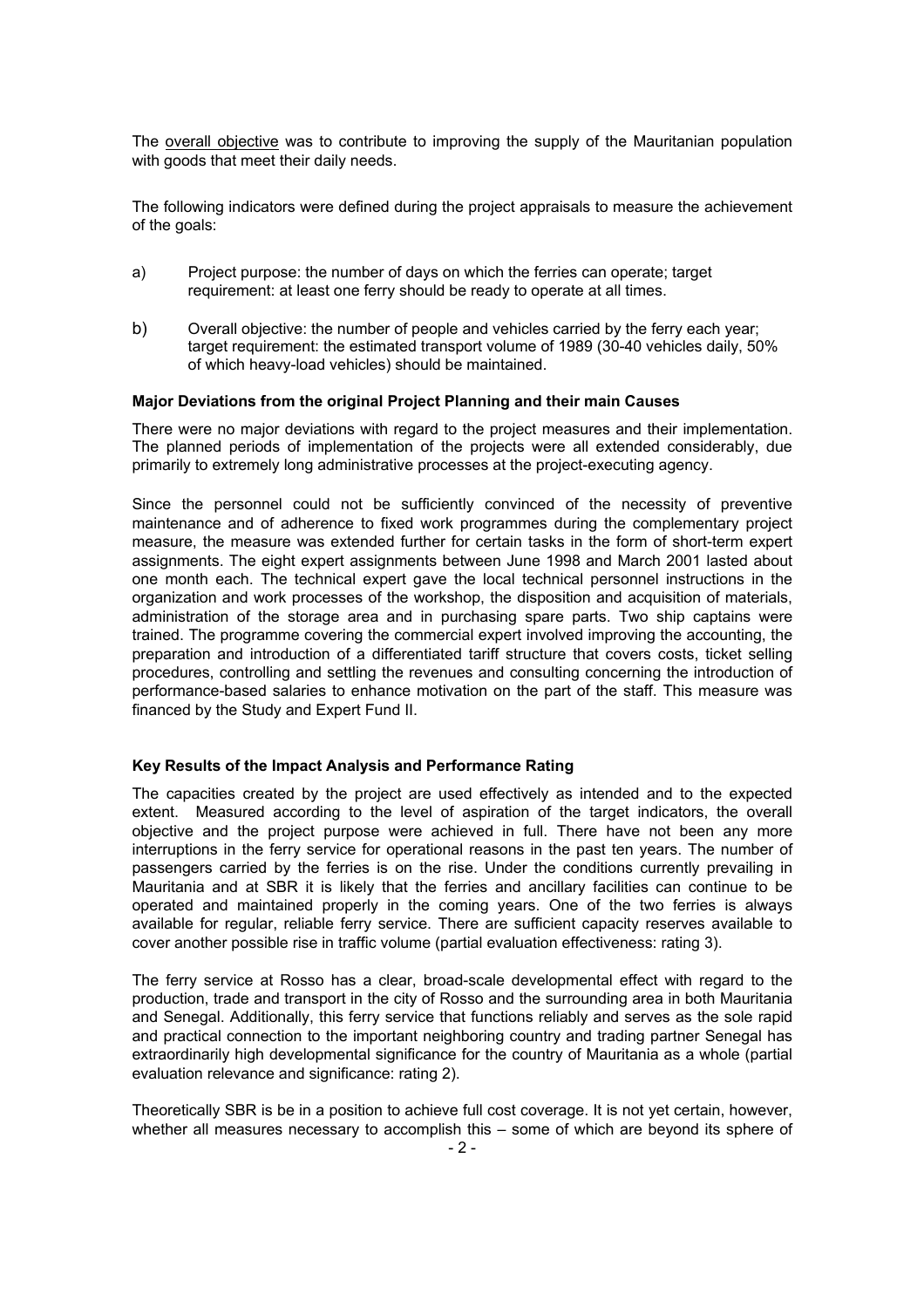influence – can actually be implemented. The worst case – in the project appraisal this was presumed to be the best case for the development of the operator company - would be that SBR can cover all operating costs and generate sufficient liquidity to satisfy its ongoing obligations. Implementing the measures would also enable the write-offs to be covered via the revenues and provisions for reinvestments to be created. In any case the project-executing agency is in the position to carry on with the operations on its own, generating positive results over an acceptable economic life expectancy.

After weighing the above mentioned key criteria for the development-policy evaluation of project success, we classify the project overall as having an adequate degree of effectiveness (rating 3).

#### **General Conclusions applicable to all Projects**

For similar projects, above all personnel policy and tariffs should already be taken into account during the planning, and necessary changes should be brought about via corresponding requirements, implementing provisions or prerequisites for disbursement. The tariffs for ferry projects should be differentiated and calculated and then determined according to the operating expenses and to the weight of the vehicles. If necessary, weighing equipment should be provided for in order to avoid overloading, as was the case in the past with the ferry in Rosso. The conclusion of appropriate insurance policies should be mandatory.

#### **Legend**

| Developmentally successful: Ratings 1 to 3 |                                                            |  |
|--------------------------------------------|------------------------------------------------------------|--|
| Rating 1                                   | Very high or high degree of developmental effectiveness    |  |
| Rating 2                                   | Satisfactory degree of developmental effectiveness         |  |
| Rating 3                                   | Overall adequate degree of developmental effectiveness     |  |
|                                            |                                                            |  |
| Developmental failures: Ratings 4 to 6     |                                                            |  |
| Rating 4                                   | Overall inadequate degree of developmental effectiveness   |  |
| Rating 5                                   | Clearly insufficient degree of developmental effectiveness |  |
| Rating 6                                   | The project is a total failure                             |  |
|                                            |                                                            |  |

#### **Criteria for the Evaluation of Project Success**

The evaluation of a project's "developmental effectiveness" and its classification during the final evaluation into one of the various levels of success described below in more detail concentrate on the following fundamental questions:

- **Are the project objectives reached to a sufficient degree (aspect of project effectiveness)?**
- **Does the project generate sufficient significant developmental effects (project relevance and significance measured by the achievement of the overall development-policy objective defined beforehand and its effects in political, institutional, socio-economic and socio-cultural as well as ecological terms)?**
- **Are the funds/expenses that were and are being employed/incurred to reach the objectives appropriate and how can the project's microeconomic and macroeconomic impact be measured (aspect of efficiency of the project concept)?**
- **To the extent that undesired (side) effects occur, are these tolerable?**